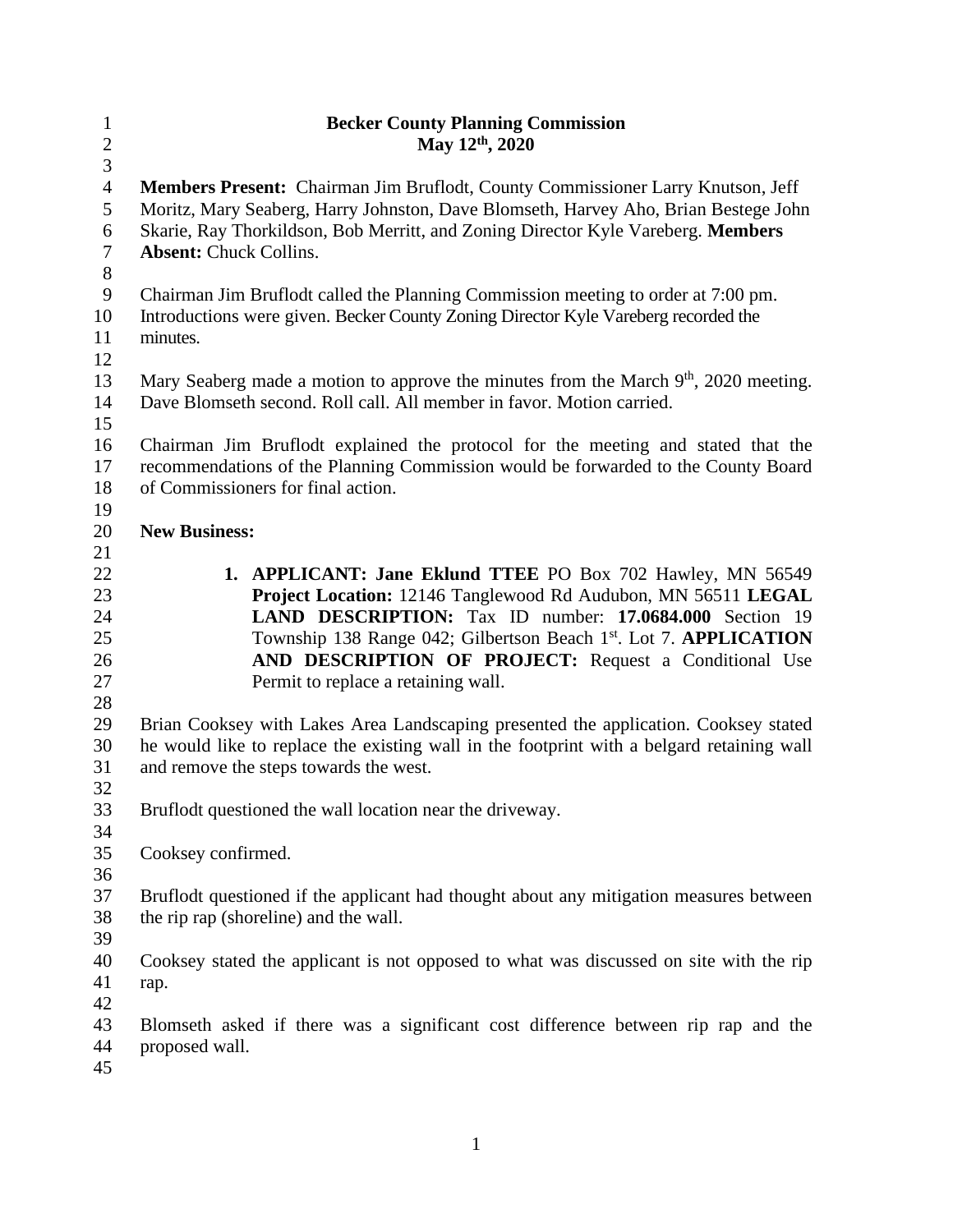Cooksey said a block retaining wall is more labor intensive, however they are around the same cost as rip rap.

Bestege asked if it would be re-built in the exact same footprint.

 Cooksey confirmed it would be the same distance in length however it will be under four feet in height or one timber shorter than what is currently there. He also said the steps will not be as deep so the applicant will gain a few feet of yard and the steps to the west will be removed.

- 
- Bestege questioned if there will be any tree removal.
- 

Cooksey confirmed there will be no tree removal.

 Bruflodt stated he is normally not a fan of retaining walls, however in this situation it is holding something back. He said he favors rip rap and it is prevalent along the shoreline in the area, but the grade would need to be cut back. Bruflodt said he is in favor of the wall if mitigation measures are taken between the two oak trees. He recommended the applicant work with Becker County Soil & Water to establish native plants. He also mentioned the area is currently shady and susceptible to erosion.

 Moritz clarified he is a Cormorant Watershed Board member and he and their engineer met on site. Moritz stated a Watershed permit is required. He said the Watershed view is from the lake towards shore instead of the shore towards the lake. Moritz stated the Watershed likes to see more natural material instead of man made or fabricated materials. He said man made materials do not generally hold up like rock and the Watershed may likely recommend a combination of both materials. He said they've been unable to meet as a board due to COVID-19 but their goal is to work with the County to find a long term solution.

76 Merritt stated he prefers rip rap over retaining wall block. He said rock is more stable, has<br>77 less erosion and will not require further repairs. less erosion and will not require further repairs.

Seaberg asked if the applicant could still have steps with the rip rap.

Merritt stated they could and he supports them.

 Johnston said he is not opposed to the retaining wall and the way it was presented to the members on-site. He said removing any trees would be more damaging.

 Thorkildson stated he is in favor of rip rap. He said it less costly, is the number one option for durability, and has a better view from the lake. He said every consideration is favorable to rip rap.

Moritz said it should be noted that rip rapping within two feet of the property line could

be difficult and a substitute material should be considered in that area.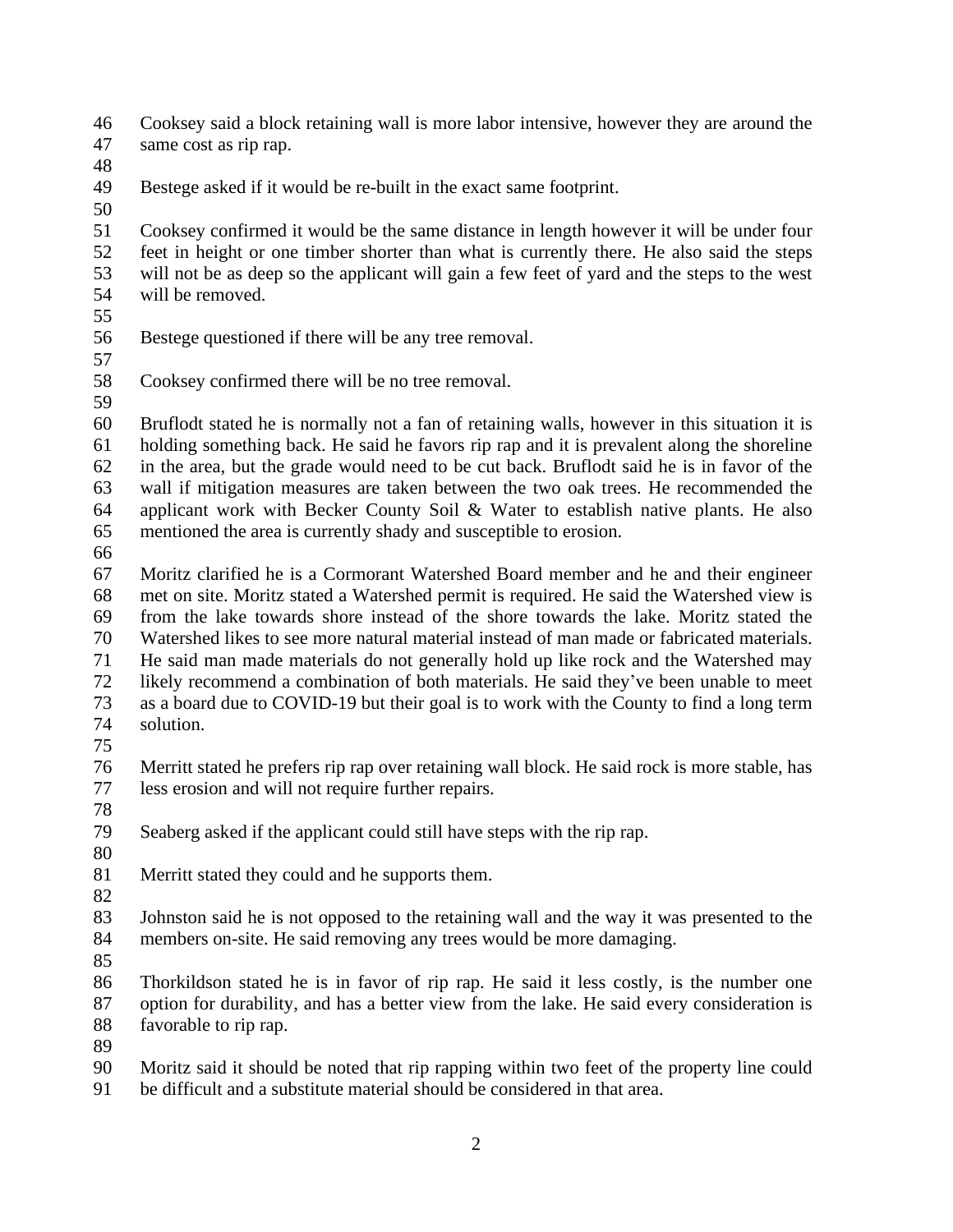- Merritt agreed.
- 

 Bestege asked how many feet would be needed to construct the rip rap wall and which is more labor intensive.

- 
- Cooksey said rip rap is less labor intensive.
- 

Johnston asked Moritz if the watershed will overrule the Planning Commission action.

 Moritz stated he cannot speak for the other Watershed members or ahead of the meeting. He said they try to utilize their engineering staff to come to a conclusion with the County so the homeowner is not stuck in the middle. He said their Watershed regulations are generally more restrictive then the County and reiterated they are more supportive of a natural look then a man-made look.

 Knutson said it would be difficult for the County Board to move forward if the Watershed is not on board. He also asked if it would be rip rapped from the existing 109 timbers down to the lake.

 Moritz said it would be rip rapped down to the existing rip rap in place. He said the existing yard area in between would be rip rapped.

Knutson asked if grade became an issue could a few rows of block be an option.

Moritz said he believed so but he would need to consult with the others.

 Bruflodt advised Cooksey it would be favorable to finalize a plan with Becker County Soil & Water and the Cormorant Watershed and table the application.

Cooksey asked when the June meeting would be held.

 $\frac{122}{123}$ 123 Bruflodt stated June 9<sup>th</sup>.

- 
- Cooksey requested to table the application.
- **2. APPLICANT: Richard Blauert** 18757 Blauert Rd Frazee, MN 56544, **Steven & Shellene J Blauert** 18820 Blauert Rd Frazee, MN 56544 **Project Location:** 18820 Blauert Rd Frazee, MN 56544 **LEGAL LAND DESCRIPTION:** Tax ID number: **33.0171.000** Section 19 Township 139 Range 038; E1/2 SE1/4 NE1/4. Tax ID number: **33.0171.002** Section 19 Township 139 Range 038; SW1/4 SE1/4 NE1/4. Tax ID number: **33.0168.000** Section 19 Township 139 Range 038; N1/2 of SE1/4 **APPLICATION AND DESCRIPTION OF PROJECT:** Request a Conditional Use Permit for an apple orchard; selling apples and a variety of items related to the orchard.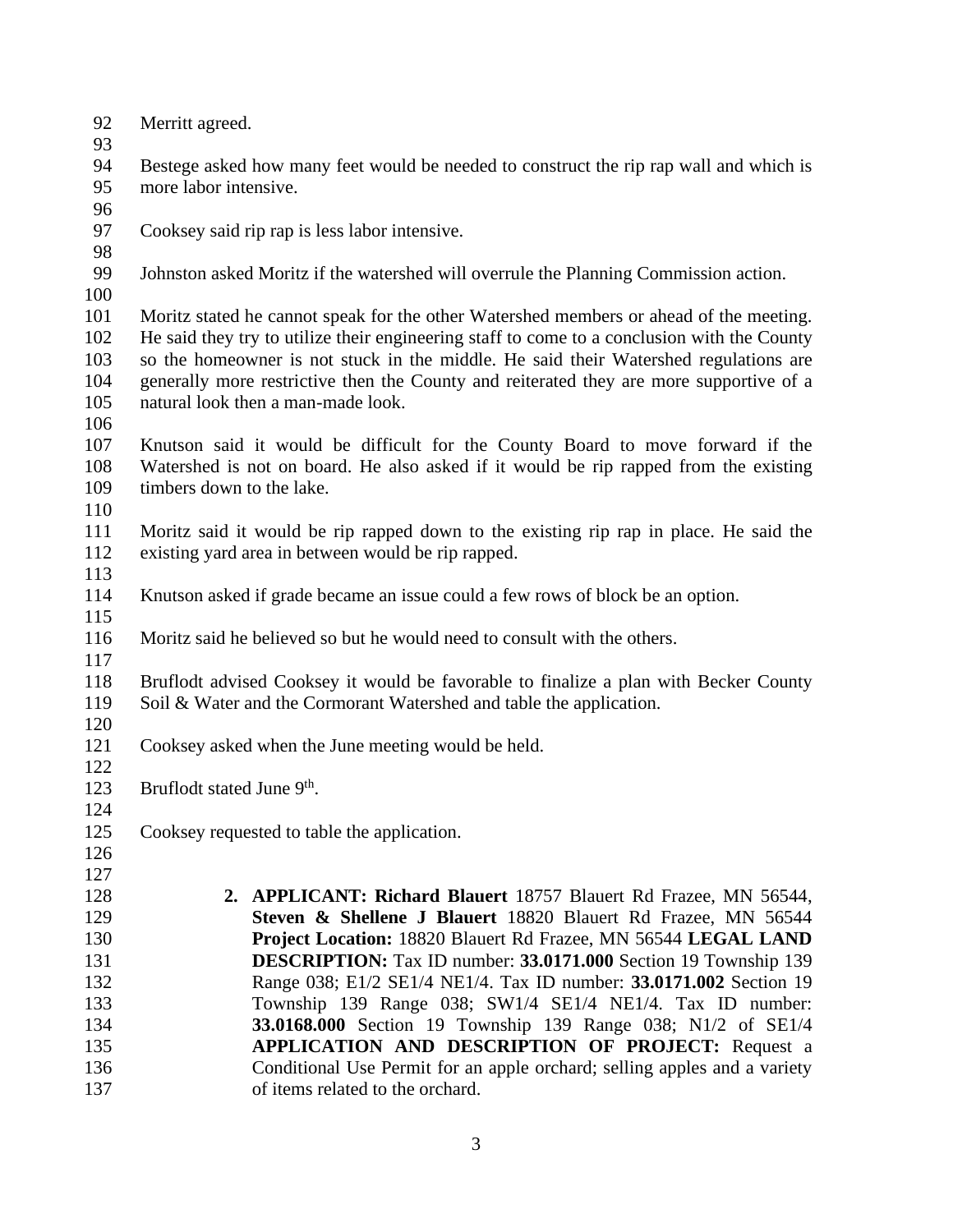- Richard Blauert introduced his application for a pick your own apple orchard. He said the apple orchard will be located on what was previously the family diary farm and they will also be selling apple related items.
- Merritt voiced his support for the application.

## **Closed Testimony.**

 **MOTION: Merritt made a motion to approve the application as submitted. Bestege second. Roll Call. All in favor. Motion carried.**

- **3. APPLICANT: Schlauderaff Family Revocable Living Trust** 229 Oak St Detroit Lakes, MN 56501 **Project Location:** 24014 Wine Lake Rd Detroit Lakes, MN 56501 **LEGAL LAND DESCRIPTION:** Tax ID number: **08.0319.000** Section 20 Township 139 Range 041; 20-139-41 Govt Lot 5. PT govt Lot 6 Less 10.5AC. PT W1/2 NW1/4 N & W of LN: Comm W Qtr Cor Sec, E 1325.64', N 1455.07' to POB; W 19.85', S 1134.03', W 1289.7' to W LN Sec and Term. Tax ID Number: **08.0512.000** Section 29 Township 139 Range 041; N1/2 of NW1/4 N of RWY Less PT Govt Lot 1 & PT NE1/4 NW1/4 W of New Wine Lk Rd. **APPLICATION AND DESCRIPTION OF PROJECT:** Request a Conditional Use Permit to strip topsoil and extract subsoil.
- 

 Mike Hough introduced the application. Hough stated the site is an agricultural field located just east of J&K Marine and is being farmed by Okeson's. He said the plan is to remove a hill located on the property by stripping top soiling and stock piling on-site and then extracting sandy material and then reclaiming the site to be farmed again in the spring of 2021.

- 
- Johnston questioned if they would be mining in the water table.
- 
- Hough stated not all, they will remain at least five feet above it.
- 

 Merritt asked about erosion and control and questioned if there was any concerns of wetlands or Brandy Lake.

 Hough said there will be redundant control around the site with silt fence and they will seed the area in an annual grain.

 Moritz asked how big the mining area will be and if they will target one area in particular at a time.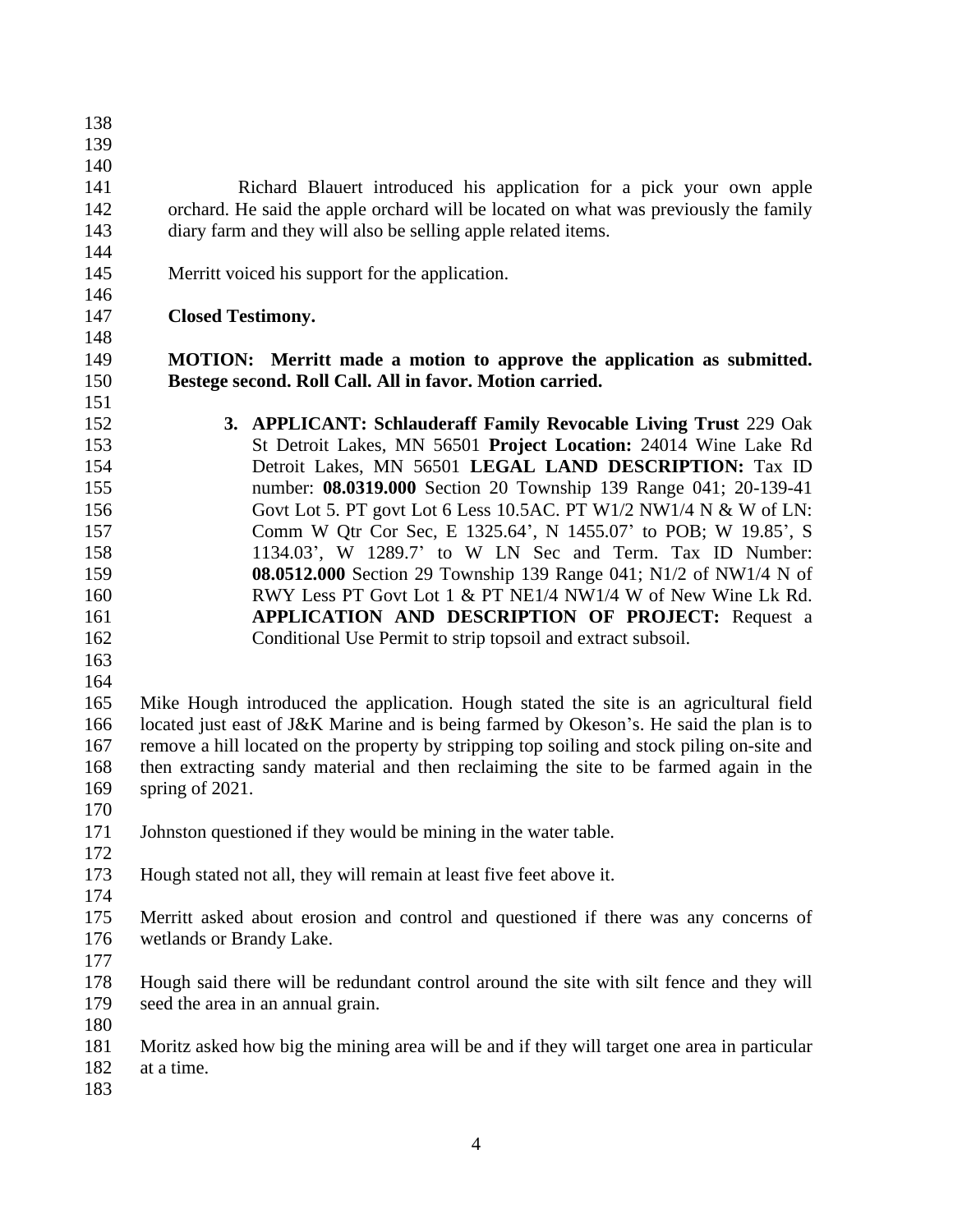- Hough stated it could be done in stages to control noxious weed.
- 

 Seaberg asked how they will be accessing the property and if it would be through the other permitted gravel pit on a neighboring site.

- 
- Hough said they will be accessing the site by an existing approach on the south east side of the property.
- 
- Bestege asked how many truck loads would be hauled in a day or in a week.
- Hough stated the mine plan is for five to six months, 20,000 yards a month, 1000 yards a day or about 100 truckloads a day.
- 
- Christine Gerdes from Long Lake Lane voiced concerns for noise and rock crushing.
- Hough stated there will be back up alarms on equipment but no processing equipment on-site and hopefully the project is less than five months in duration.
- 

- Gerdes asked if it would be sunup to sundown and voiced concerns for hearing beepers all summer long.
- Hough stated it should not be worse for noise than highway ten traffic and said it will be from May up until November.
- 

 **MOTION: Blomseth made a motion to approve the application as submitted. Seaberg Second. Further discussion, Vareberg clarified there is no permanent boundary monument on the west side of the project as requested under A. 5 of the mining plan and asked the board to review letter C. 1 of the mining plan. Merritt asked for the stipulation of no mining within five feet of the water table. The board confirmed there would not be. Roll call. All in favor. Motion carried.**

- **Other Business:**
- 

- I) **Tentative Date for Next Informational Meeting:**
- 218 **Wednesday June 3<sup>rd</sup>, 2020**; 8:00 am; 3<sup>rd</sup> Floor Meeting Room at the Becker County Courthouse, Detroit Lakes, MN.
- 

 **Since there was no further business to come before the Board, Thorkildson made a motion to adjourn. Seaberg second. All in favor. Motion carried. The meeting adjourned.** 

- 
- **\_\_\_\_\_\_\_\_\_\_\_\_\_\_\_\_\_\_\_\_\_\_\_\_\_\_\_\_\_\_\_\_ \_\_\_\_\_\_\_\_\_\_\_\_\_\_\_\_\_\_\_\_\_\_\_\_\_\_\_\_\_\_\_\_**
- **Jim Bruflodt, Chairman Jeff Moritz, Secretary**
- ATTEST
-